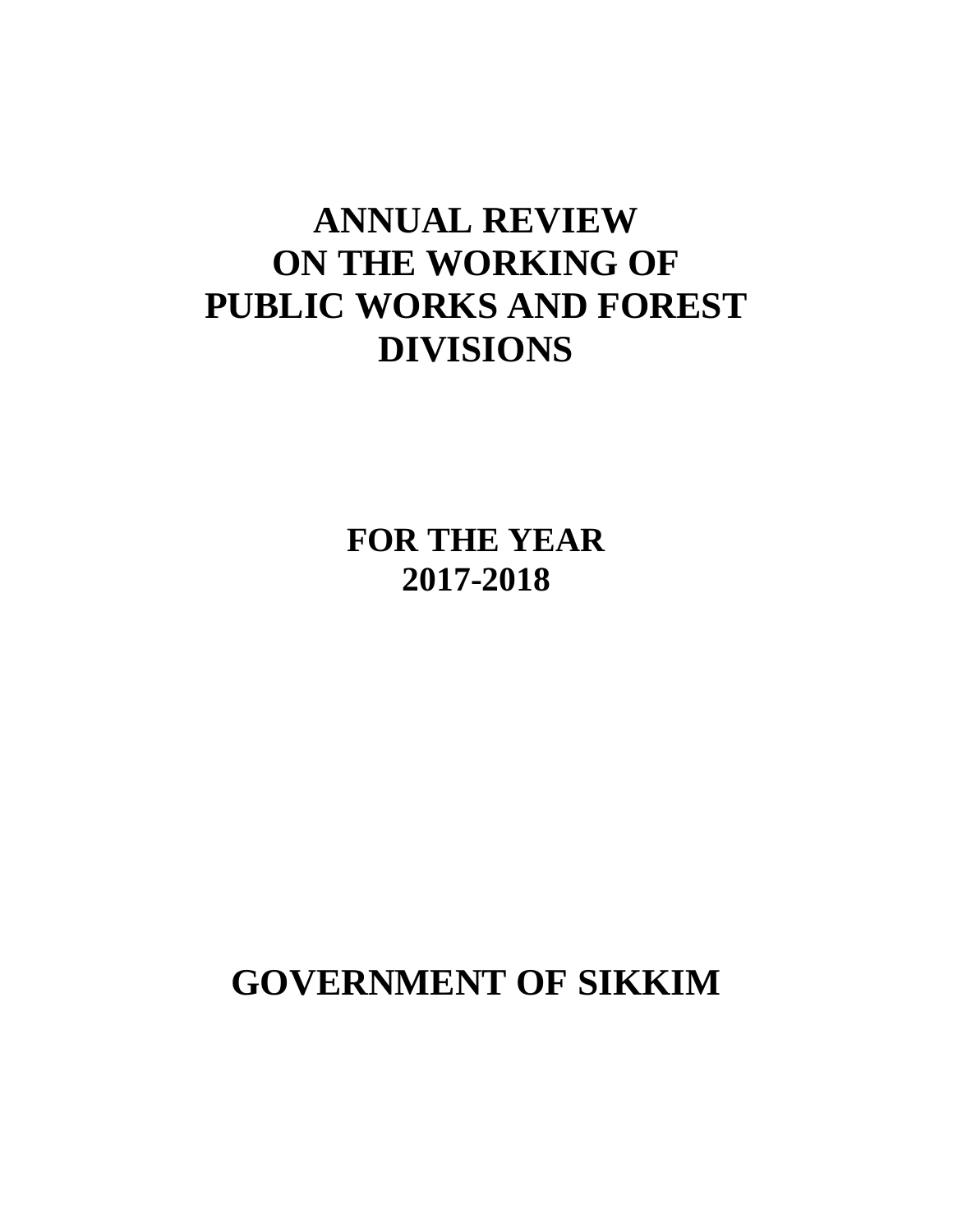#### **PREFACE**

This edition of the Annual Review by the Office of the Sr. Dy. Accountant General (A&E), Sikkim is a report on the working of the 41(Forty one) Public Works account rendering units and 05 (Five) Forest accounts rendering units in the State of Sikkim for the financial year 2017-18. The aim of this review is to bring to the notice of the State Government the Performance of the Public Works and Forest accounts rendering units in maintenance of their accounts.

After decentralization of payment system of the Government of Sikkim w.e.f 01.08.2003, the Chief Pay and Accounts Officer in each District viz., East, West, North and South district maintain initial and subsidiary accounts and render monthly compiled accounts to the Dy. Accountant General (A&E), Sikkim. This review also highlights the findings of audit of the division conducted by the office of the Accountant General (Audit), Sikkim.

The review also gives recommendations for increasing the efficacy and accuracy of accounts in the divisions.

Constructive suggestions to increase the utility of the review are welcome.

Kusoni

 (Rakesh Kumar Soni) Dy.Accountant General, Sikkim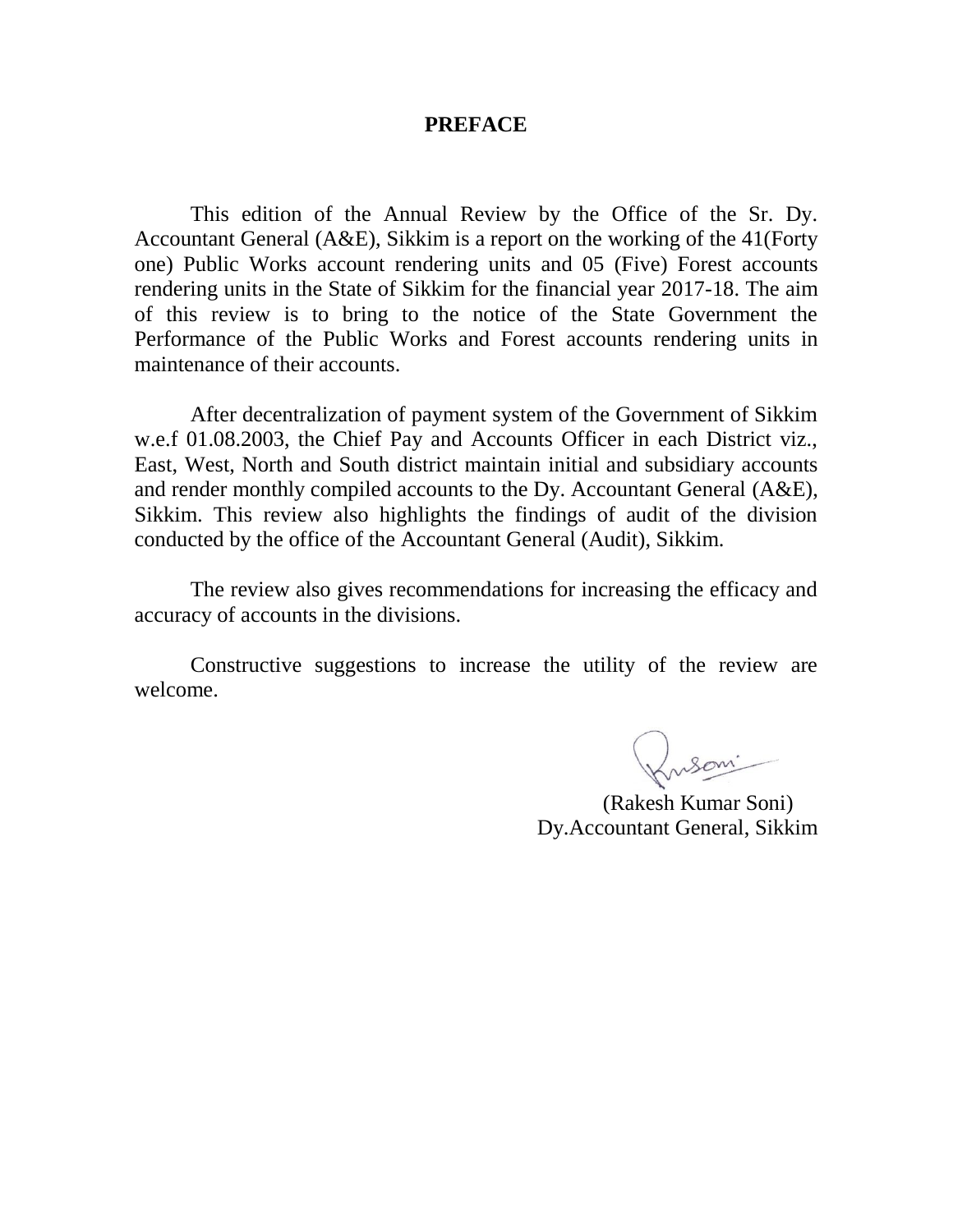## **INDEX**

| SL. NO          | <b>CONTENTS</b>                   | Page No.     |
|-----------------|-----------------------------------|--------------|
|                 |                                   |              |
|                 |                                   |              |
|                 | Preface                           |              |
|                 | Highlights                        | $1-2$        |
| $Chapter - I$   | Introductory                      | 3            |
| $Chapter - II$  | <b>Submission of Monthly</b>      | $4 - 5$      |
|                 | Accounts                          |              |
| $Chapter - III$ | <b>Reconciliation of Accounts</b> | <sub>0</sub> |
| $Chapter - IV$  | Defects in the preparation        | $7 - 8$      |
|                 | of Monthly Accounts               |              |
| $Chapter - V$   | Irregularities noticed in         | $9-10$       |
|                 | <b>Audit of Vouchers</b>          |              |
| $Chapter - VI$  | Irregularities noticed in the     | 11-12        |
|                 | local Audit                       |              |
|                 | Annexure                          | $13 - 14$    |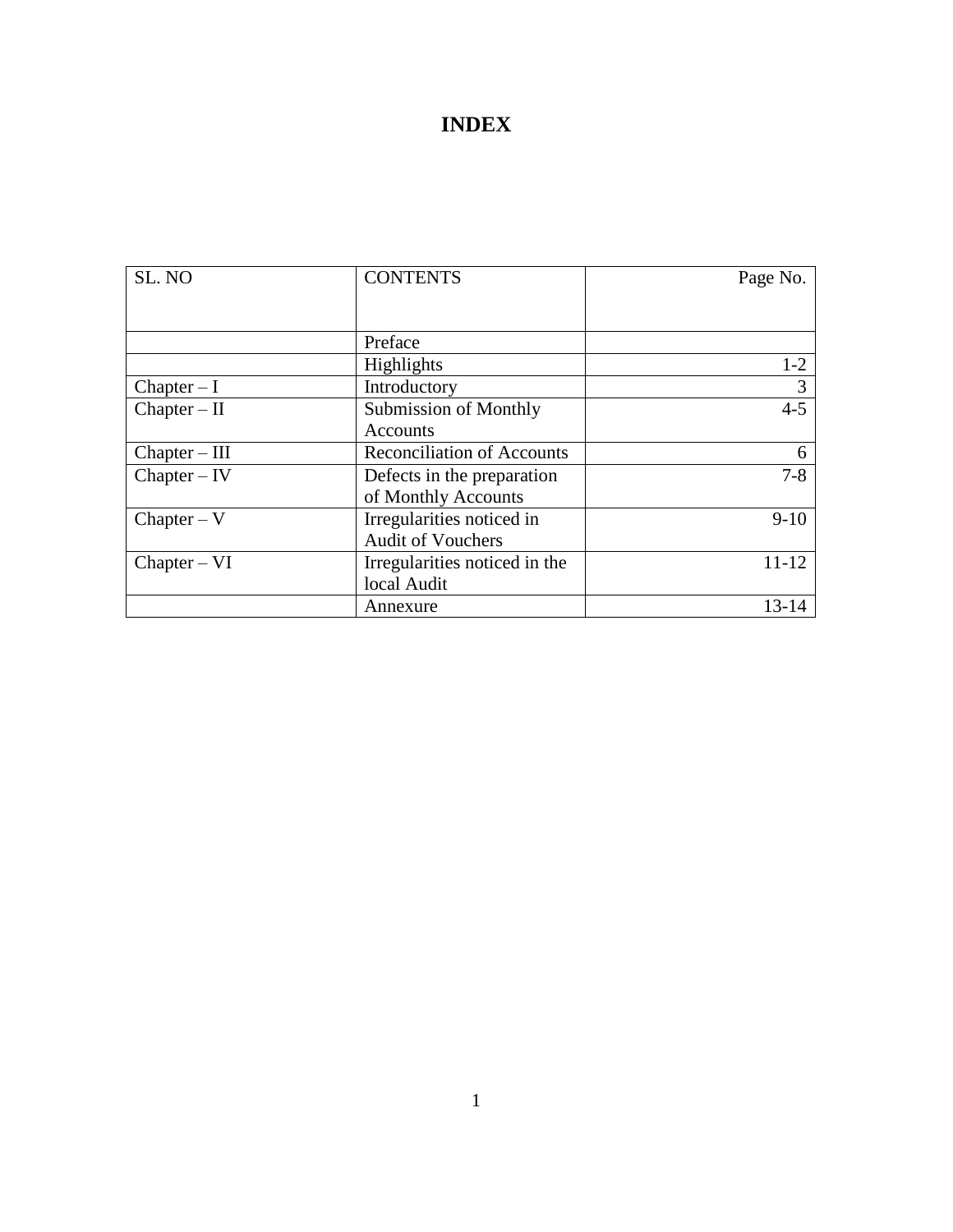### **HIGHLIGHT**

#### **1. Delay in rendition of accounts (Para 2.2)**

Delay in timely rendition of monthly compiled accounts of Works and Forest Divisions by the respective district Pay and Accounts Offices affected the closing of the accounts during 2017-18. The review revealed that in almost all cases the concerned Pay and Accounts Office did not submit the accounts within the scheduled dates in spite of the delay being brought to the notice of concerned authorities regularly. Extent of delay (in number of days) for submission of accounts during 2017-18 was as under:-

| SI. | Name of accounts rendering units | Extent of delay in number of days |
|-----|----------------------------------|-----------------------------------|
| No. |                                  | during 2017-18                    |
| 1.  | Headquarters, Gangtok            | 00 to 08 days                     |
| 2.  | CPAO, East                       | 00 to $06 \text{ days}$           |
| 3.  | CPAO, West                       | 00 to $11$ days                   |
| 4.  | CPAO, South                      | 00 to 07 days                     |
| 5.  | CPAO, North                      | 00 to 02 days                     |
| 6.  | <b>Land Revenue</b>              | 00 to 04 days                     |

#### **2. Classification in Receipt Accounts (Para 4.2)**

In a few instances Pay and Accounts Offices of all districts did not record the classification of receipt heads correctly in the monthly accounts in respect of all the Works/Forest Divisions.

#### **3. Schedule of expenditure not submitted (Para 4.3)**

Schedule of works expenditure in Form 64 was not received from all the Public Works Divisions except Pay and Accounts Office, East District that too not in toto.

#### **4. List of accounts not submitted (Para 4.4)**

List of accounts in terms of Para 368 of the Sikkim Public Works Code was not found enclosed along with the compiled accounts in respect of all the divisional accounts which were rendered by North District.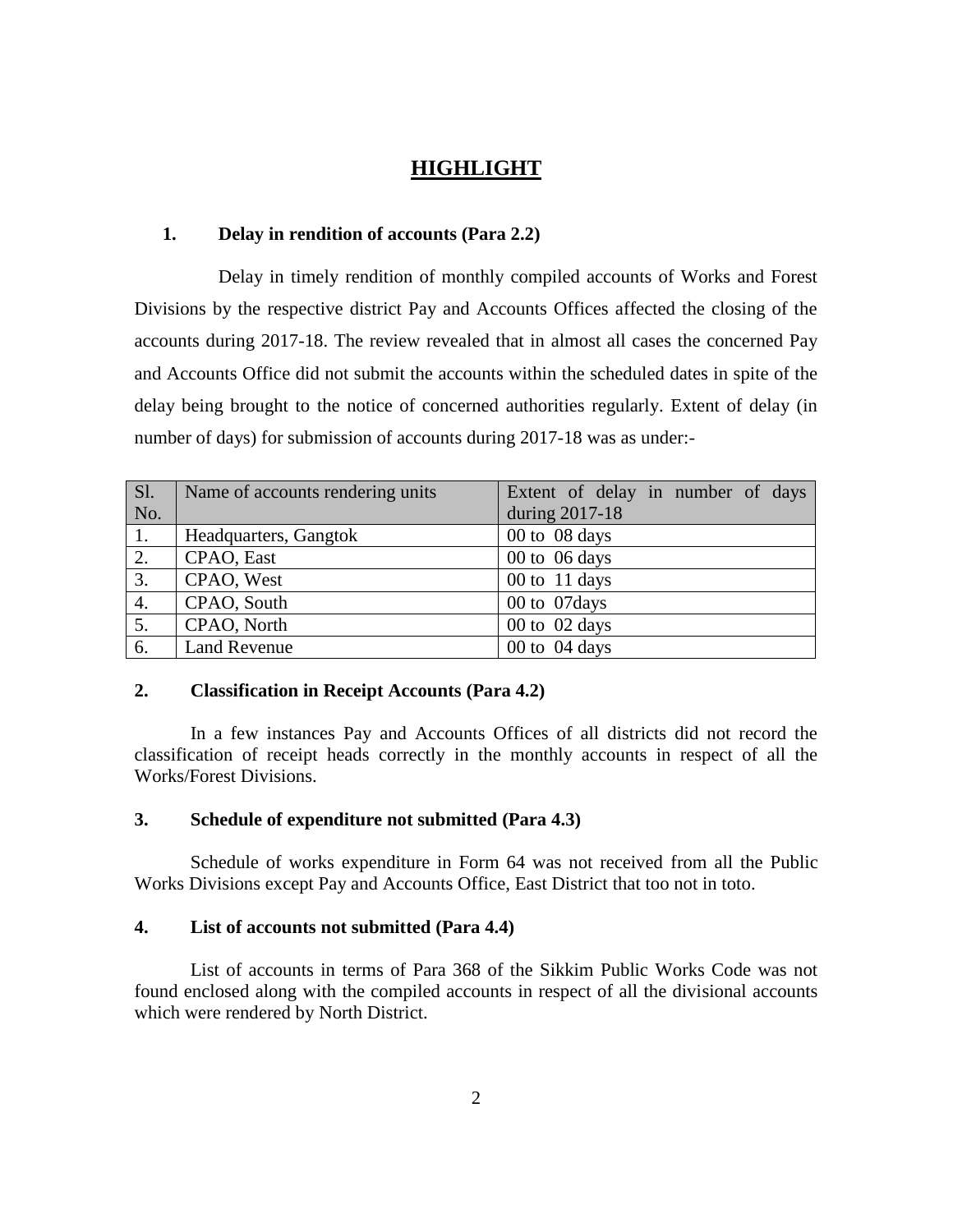#### **5. Non-submission & incomplete submission of schedule of Deposits (Para 4.5)**

Schedule of deposit in Form 79 was received from all the Public Works and Forest Departments during 2017-18 except from Land Revenue West & South Districts. Headquarters, Gangtok which started submitting works accounts from the accounting month of July 2013 only have also started submitting Form 79 from the year 2016-17.

#### **6. Schedule of Deposit Works not submitted (Para 4.6)**

Schedule of deposit works in Form 65 were not received from all Public Works and Forest departments.

#### **7. Audit notes not replied to by the Divisions (Para 5.2)**

#### **In respect of PWD/Irrigation Divisions**

- (i) Total no. of IRs issued  $= 06$
- (ii) Total no. of Paras issued  $= 42$
- (iii) Reply received  $= 17$  Paras
- (iv) Reply not received  $= 25$  Paras.

#### **In respect of Forest Divisions**

- (i) Total no. of IRs issued  $= 11$
- (ii) Total no. of Paras issued  $= 35$
- (iii) Reply received  $= 12$  Paras
- (iv) Reply not received  $= 23$  Paras

#### **8. Major irregularities in local audit (Para 6.1)**

The number of major irregularities noticed during the audit of various Public Works and Forest divisions are as under:

| <b>Sl.</b> | Name of the Department             | <b>Number of Paras</b> |
|------------|------------------------------------|------------------------|
| No.        |                                    |                        |
|            | Roads & Bridges                    |                        |
|            | Building & Housing                 | 04                     |
| 3.         | Water Resource & River Development |                        |
| $\bigcap$  | <b>Forest Divisions</b>            |                        |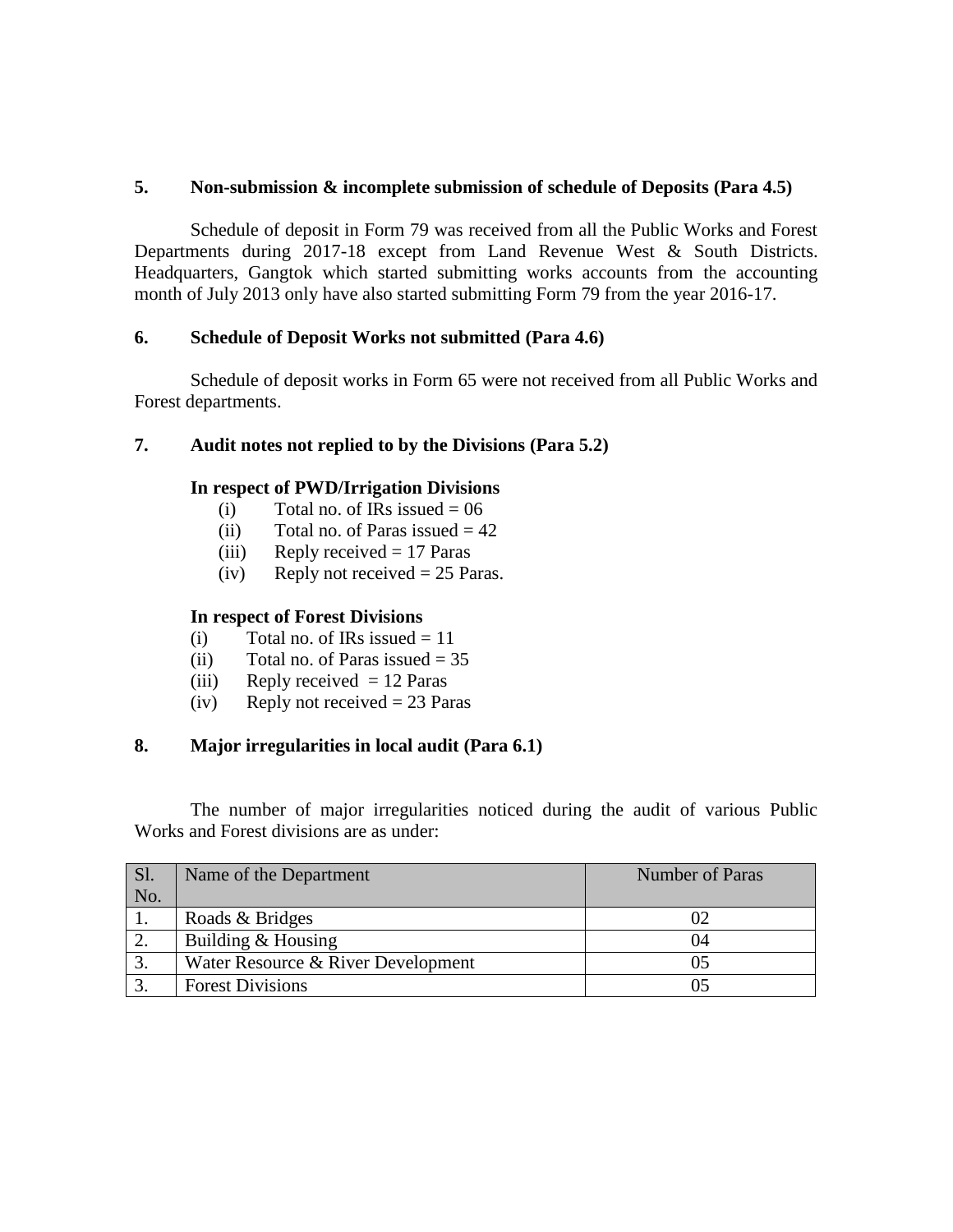#### **CHAPTER - 1**

#### **INTRODUCTORY**

There are 41 (Forty one) Public Works accounts rendering units and 5 (Five) Forest accounts rendering units under different departments. Consequent upon the decentralization of accounts by the State Government w.e.f 01.08.2003, all the divisional (Works & Forest) accounts except Land Revenue Department are now compiled according to the provisions contained in the Sikkim Public Works Code by the respective Pay & Accounts Office (Works Cell) in the Headquarters and districts and are rendered to the Office of the Senior Deputy Accountant General (A&E), Sikkim, Gangtok. The details are as below:-

| Sl.No |                                | <b>Monthly Compiled Accounts rendering units</b> |             |             |              |              |                |
|-------|--------------------------------|--------------------------------------------------|-------------|-------------|--------------|--------------|----------------|
|       | <b>Name of the Departments</b> | HQ <sub>s</sub> .                                | <b>CPAO</b> | <b>CPAO</b> | <b>CPAO</b>  | <b>CPAO</b>  | <b>TOTAL</b>   |
|       |                                | Gtk.                                             | (East)      | (West)      | (South)      | (North)      |                |
|       | <b>WORKS DIVISION</b>          |                                                  |             |             |              |              |                |
| 1.    | Roads & Bridges                |                                                  | 1           | 1           | 1            | 1            | 4              |
| 2.    | Buildings & Housing            |                                                  |             | 1           | 1            |              | $\overline{4}$ |
| 3.    | <b>RMDD</b>                    |                                                  |             |             |              |              | $\overline{4}$ |
| 4.    | PHE                            |                                                  |             |             |              |              | $\overline{4}$ |
| 5.    | <b>Education Eng. Cell</b>     |                                                  |             | 1           |              |              | $\overline{4}$ |
| 6.    | Irrigation & FC                |                                                  |             | 1           | $\mathbf{1}$ |              | $\overline{4}$ |
| 7.    | Health & Family Welfare        |                                                  |             |             |              |              | 1              |
| 8.    | UD&HD                          |                                                  |             |             |              |              | $\overline{2}$ |
| 9.    | Power                          |                                                  |             |             |              |              | $\overline{4}$ |
| 10.   | Land Revenue*                  |                                                  |             |             |              |              | $\overline{4}$ |
| 11.   | Animal Husbandry               | 1                                                |             |             |              |              |                |
| 13.   | Civil Aviation & Tourism       | $\mathbf{1}$                                     |             |             |              |              | $\mathbf{1}$   |
| 14.   | Horticulture                   | 1                                                |             |             |              |              |                |
| 15.   | Food Security & Agri           | 1                                                |             |             |              |              |                |
| 16    | Fisheries                      |                                                  |             |             |              | 1            | $\overline{2}$ |
|       | <b>TOTAL</b>                   | $\overline{\mathbf{4}}$                          | 11          | 8           | 9            | 9            | 41             |
| 16.   | Forest                         |                                                  |             | 1           | 1            |              | $\overline{4}$ |
| 17    | Land Use                       |                                                  |             |             |              | $\mathbf{1}$ | 1              |
|       | <b>TOTAL</b>                   |                                                  |             |             |              |              | 5              |

\* *Land Revenue Department being a works department is still functioning as a self-cheque drawing department. The concerned department prepares the monthly compiled accountsby itself and renders them directly to the Office of the Sr. Deputy Accountant General(A&E), Sikkim, Gangtok*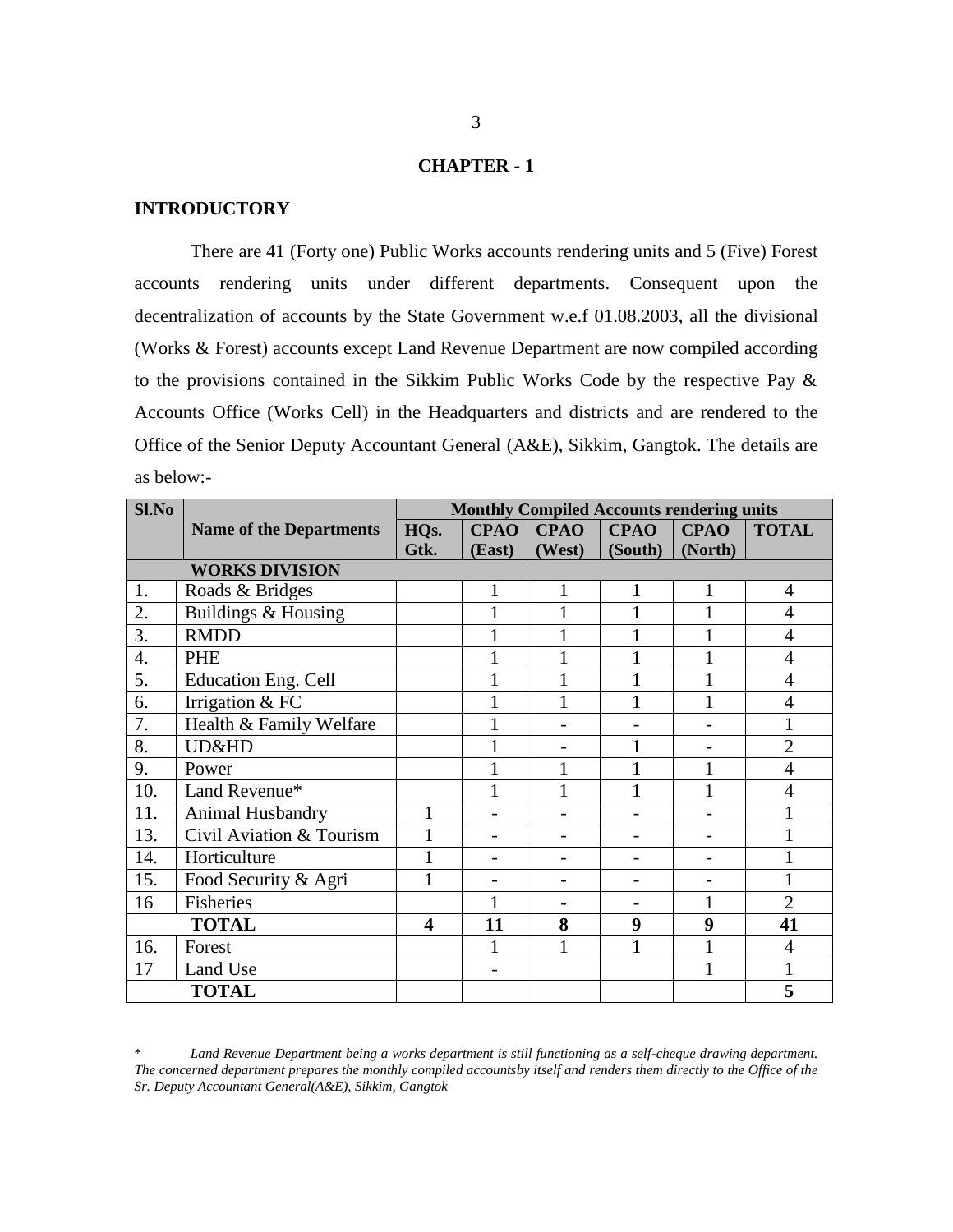#### **CHAPTER – II**

#### **2. Submission of Monthly Accounts**

#### *2.1 Codal provision regarding submission of Accounts*

Each Pay & Accounts Office (Works Cell) forms an accounting unit under the charge of the Chief Pay & Accounts officer who is responsible for the up-to-date and proper maintenance of initial accounts of Public Works/Forest transactions. It is the duty of the Chief Pay & Accounts Officer to ensure submission of the monthly accounts in a complete shape to the Office of the Sr. Deputy Accountant (A&E), Sikkim, Gangtok by the  $10<sup>th</sup>$  of the following month to which the transactions relate.

#### *2.2 Delay in submission of Accounts*

Delay in timely rendition of monthly compiled accounts by the Pay & Accounts Office (Works Cell) results in delayed closure of monthly accounts and in some cases, even exclusion of these accounts as a result of which monthly civil accounts compiled and submitted by this office to the State Government do not give a true and correct picture of the financial position of the State. Non-submission of monthly accounts by the due date also upsets the time schedule laid down by the Comptroller & Auditor General of India for finalizing the Finance & Appropriation Accounts of the State.

The table in Annexure-II gives the dates on which the monthly accounts for various Public Works and Forest Divisions under different departments were received in this office. It will be seen that the delay in submission ranged from 02 to 11 days.

| $S1$ . | Name of accounts rendering units | Extent of delay in number of days |
|--------|----------------------------------|-----------------------------------|
| No.    |                                  | during 2017-18                    |
| 1.     | Headquarters, Gangtok            | 00 to 08 days                     |
| 2.     | CPAO, East                       | 00 to $06 \text{ days}$           |
| 3.     | CPAO, West                       | 00 to $11$ days                   |
| 4.     | CPAO, South                      | 00 to $07$ days                   |
| 5.     | CPAO, North                      | 00 to $02$ days                   |
| 6.     | <b>Land Revenue</b>              | 00 to $04 \text{ days}$           |

The extent of delay in rendition of monthly compiled accounts was as under:-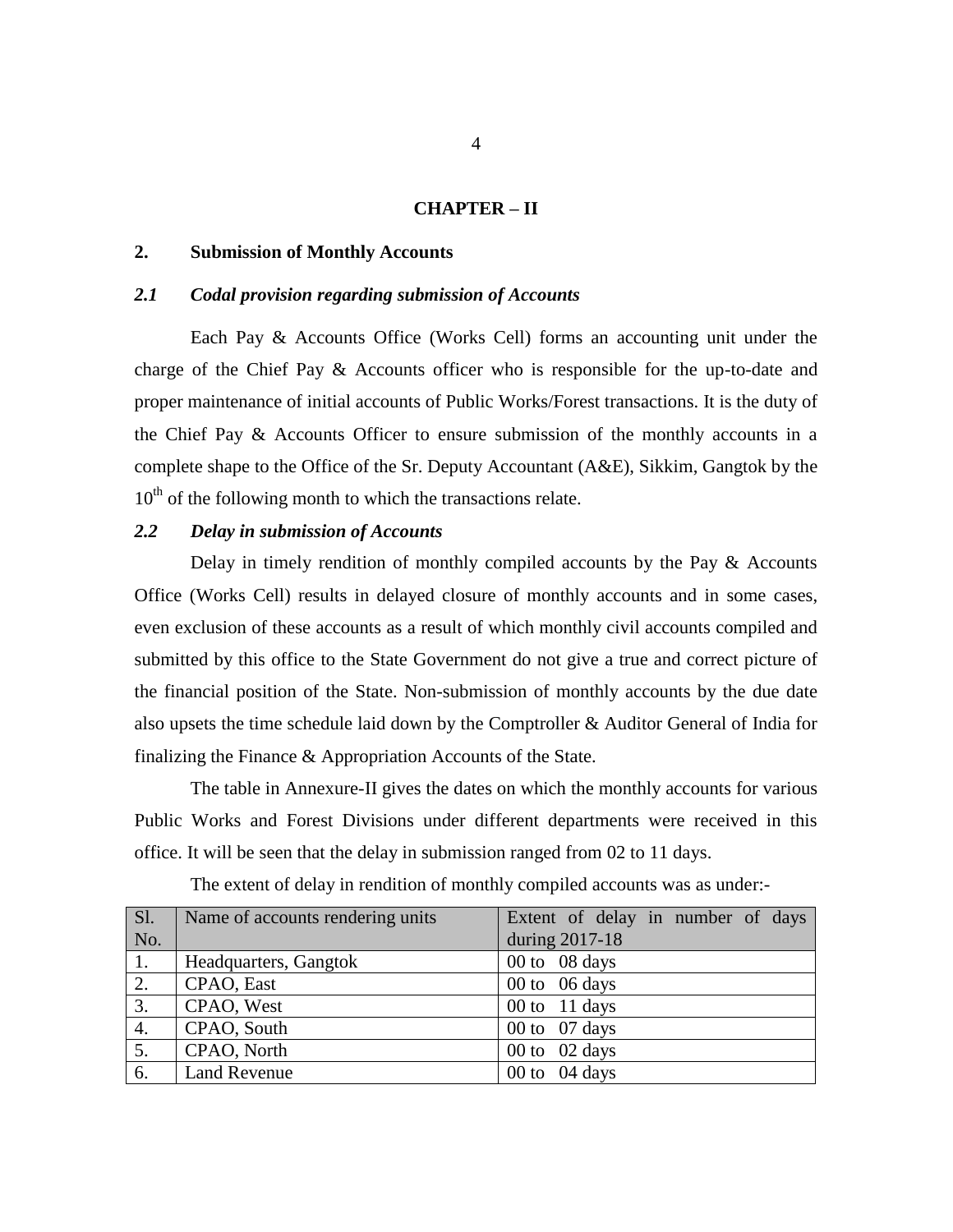#### *2.3 Wanting vouchers*

As per paragraph 368 of Sikkim Public Works Code, monthly accounts should be accompanied with the paid vouchers alongwith all relevant documents/schedules. Since non submission of vouchers alongwith the monthly compiled accounts frustrates the objective of timely and proper audit check, it is appreciated that vouchers from all the 41 works & 5 forest accounts rendering units under various departments for the year 2017-18 were received with the monthly compiled accounts.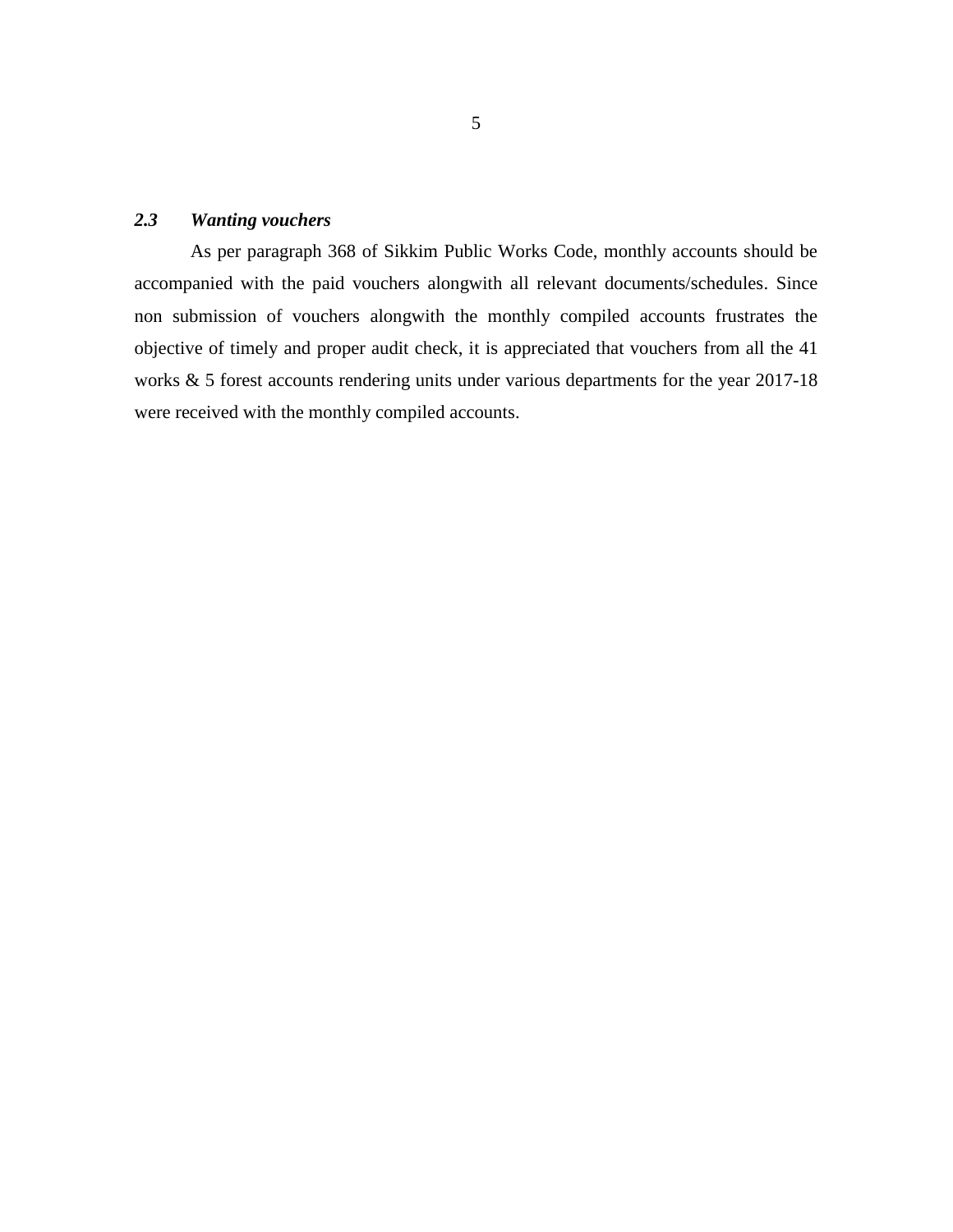#### **CHAPTER – III**

#### **3. RECONCILIATION OF ACCOUNTS**

#### **3.1 Reconciliation of accounts.**

The departmental officers are required to verify the figures of the monthly accounts as submitted by each CPAO offices with those booked in the Office of the Sr. Deputy Accountant General (A&E), Sikkim to ensure the correctness of accounts in all respect. There is no arrear of reconciliation for the year under review.

#### **3.2 Rectification of misclassification**

During the year 2017-18, a total of 36 transfer entries were adjusted with a view to rectifying the misclassification noticed at the time of reconciliation of receipt and expenditure figures with representatives of all the divisions. Details are as below:-

| <b>Name of Departments</b> | <b>No. of Transfer Entries adjusted</b> |                |      |                | <b>Total</b>   | Amt.           |                 |
|----------------------------|-----------------------------------------|----------------|------|----------------|----------------|----------------|-----------------|
|                            |                                         |                |      |                |                |                | involved in     |
|                            |                                         |                |      |                |                |                | ) Rupees<br>∪)  |
|                            | HQ                                      | East           | West | South          | <b>North</b>   |                |                 |
| Roads & Bridges            |                                         | 2              | 2    | 6              |                | 11             | 34, 62, 74, 303 |
| Civil Aviation & Tourism   | 1                                       |                |      |                |                |                | 43,08,000       |
| Health & FW                |                                         | $\overline{2}$ |      |                |                | 2              | 10,73,809       |
| UD & HD                    |                                         |                |      |                |                |                | 63,140          |
| Horticulture & Cash crops  | $\overline{2}$                          |                |      |                |                | $\overline{2}$ | 18,62,093       |
| Land Revenue & DM          | 1                                       |                |      |                |                |                | 46,89,75,315    |
| Building & Housing         |                                         |                |      | $\overline{2}$ |                | 4              | 5,19,88,886     |
| <b>RMDD</b>                |                                         |                |      |                | $\overline{2}$ | 3              | 4,65,004        |
| Irrigation                 |                                         |                |      |                |                |                | 10,03,996       |
| Forest                     |                                         | 5              |      |                |                | 6              | 90,79,80,800    |
| <b>PHE</b>                 |                                         | 3              |      |                |                | 3              | 24, 24, 693     |
| Power                      |                                         |                |      |                |                |                | 32,220          |
| <b>TOTAL:</b>              | 4                                       | 13             | 4    | 10             | 5              | 36             | 1,78,64,52,259  |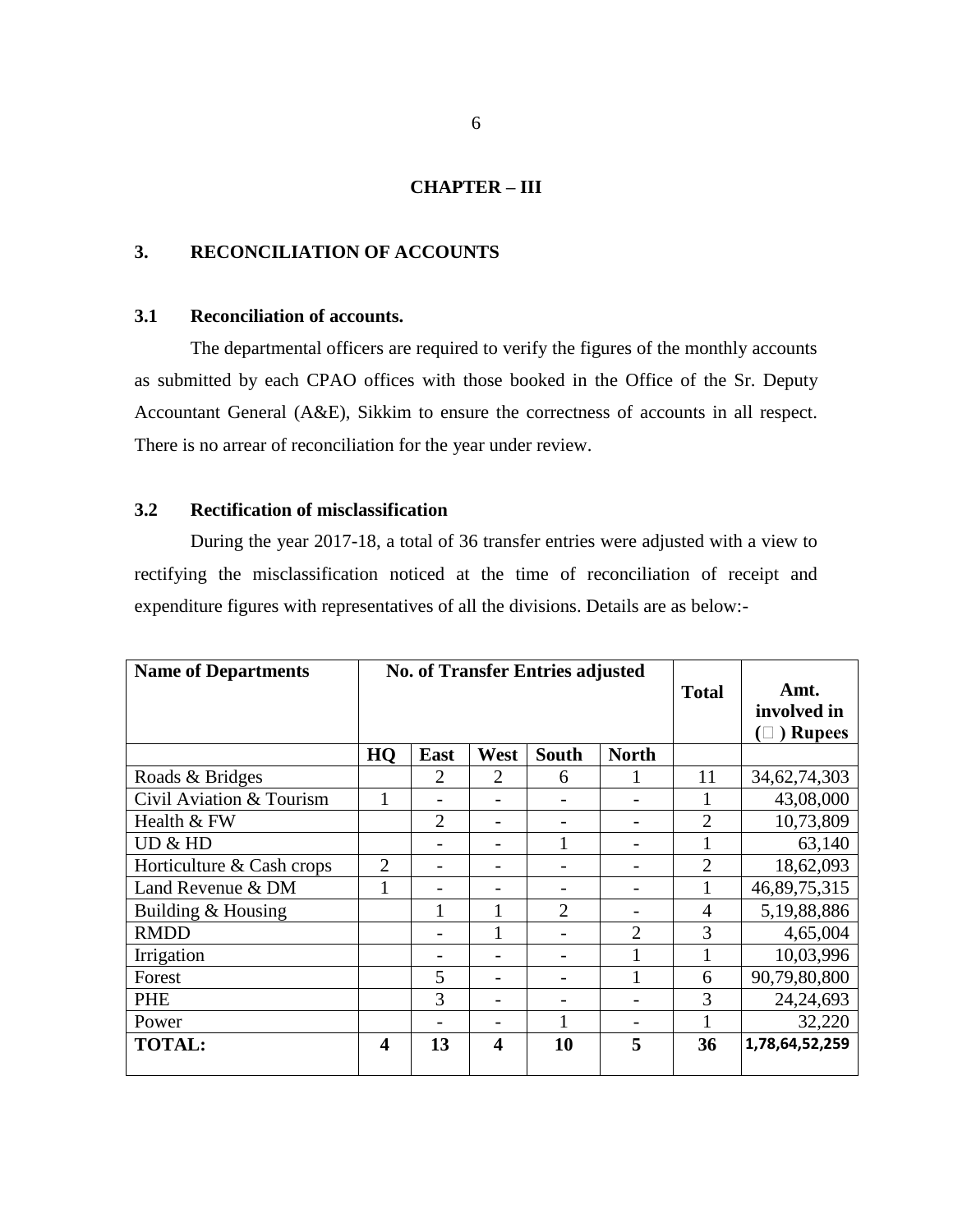#### **CHAPTER-IV**

#### **4. DEFECTS IN THE PREPARATION OF MONTHLY ACCOUNTS**

#### **4.1 Monthly accounts (SPWD Form 80)**

In terms of Para 354 of the Sikkim Public Works Code, monthly compiled accounts are required to be prepared in Form 80. It was observed from the schedule of monthly accounts that certificates of temporary advances lying unadjusted were not recorded in Form 80 in respect of the maximum numbers of Public Works and Forest accounts submitted by the Chief Pay and Accounts Office.

#### **4.2 Classification of receipts**

While reviewing the monthly accounts, it was noticed that proper classification of receipt heads was not recorded by the Pay and Accounts Office, of all Districts in the monthly compiled accounts in a few instances in respect of all the divisions as a result of which the possibility of misclassification of transactions could not be ruled out.

#### **4.3 Schedule of works expenditure not submitted**

In terms of Para 297 and 365 of the Sikkim Public Works Code, Schedule of Works expenditure are required to be prepared in Form 64 separately for expenditure relating to each of the Major Heads in respect of works on which expenditure has been incurred. Such schedules were found to be wanting in respect of all the departments functioning under the Public Works system & Forest division in West, North & South district.

#### **4.4 List of accounts accompanying the monthly accounts**

In terms of Para 368 of the Sikkim Public Works Code, a list of accounts accompanying the monthly compiled accounts is required to be submitted in Form 83.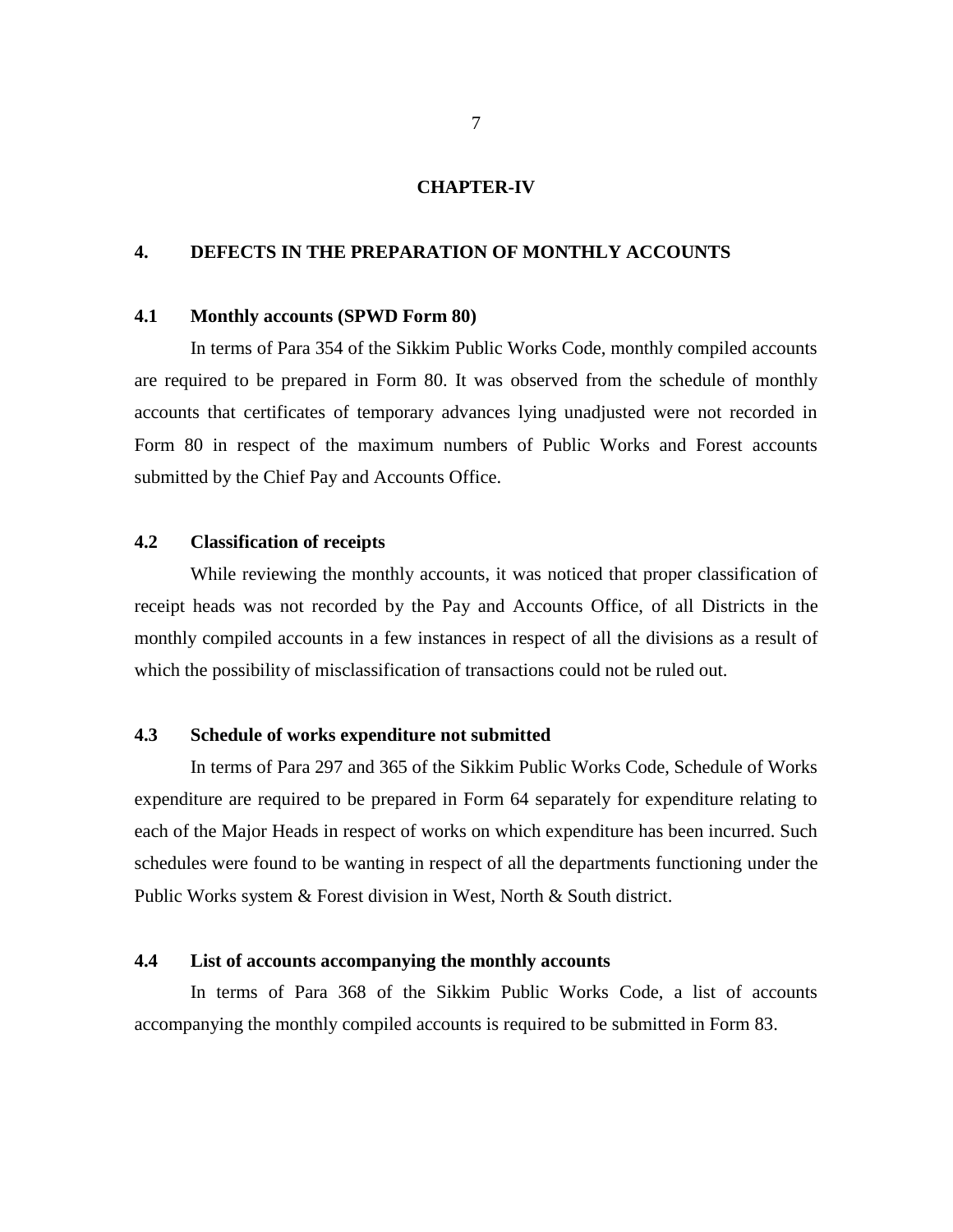(specimen copy enclosed as Annexure I). Accounts received during the year from the CPAO, North district were not strictly in accordance with the aforementioned codal provisions. The Officers who are responsible for submission of monthly compiled accounts are required to be more particular and should exercise proper checks of the monthly accounts before their submission to the office of the Sr. Dy. Accountant General(A&E), Sikkim, Gangtok.

#### **4.5 Non-submission/incomplete submission of schedule of deposits**

In terms of para 315 of Sikkim Public Works Code, a monthly extract from deposit register known as the schedule of deposit in Form 79 showing for each item the opening balance, the credit and debit and closing balance, should be prepared and submitted to A.G. along with the monthly compiled accounts. Such schedules were found to be wanting in a large number of Public Works and Forest Accounts. A test check revealed that in 37 cases, the schedules are wanting. In few cases, schedule of deposits were received in incomplete shape without showing the Opening balance and closing balance.

This situation needs to be remedied by issuing suitable instructions to the departments and accounts rendering authorities.

#### **4.6 Schedule of deposit works not submitted**

In terms of para 365 of the Sikkim Public Works Code, the schedule of deposit works should be prepared in Form 65 showing the name of work, head of accounts, opening balance, credit  $\&$  debit, expenditure during the month and progressive expenditure at the end of the month are required to be submitted to the Office of the Sr. Dy. Accountant General(A&E), Sikkim along with compiled accounts. Such schedules were found to be wanting in respect of all the Public Works and Forest departments.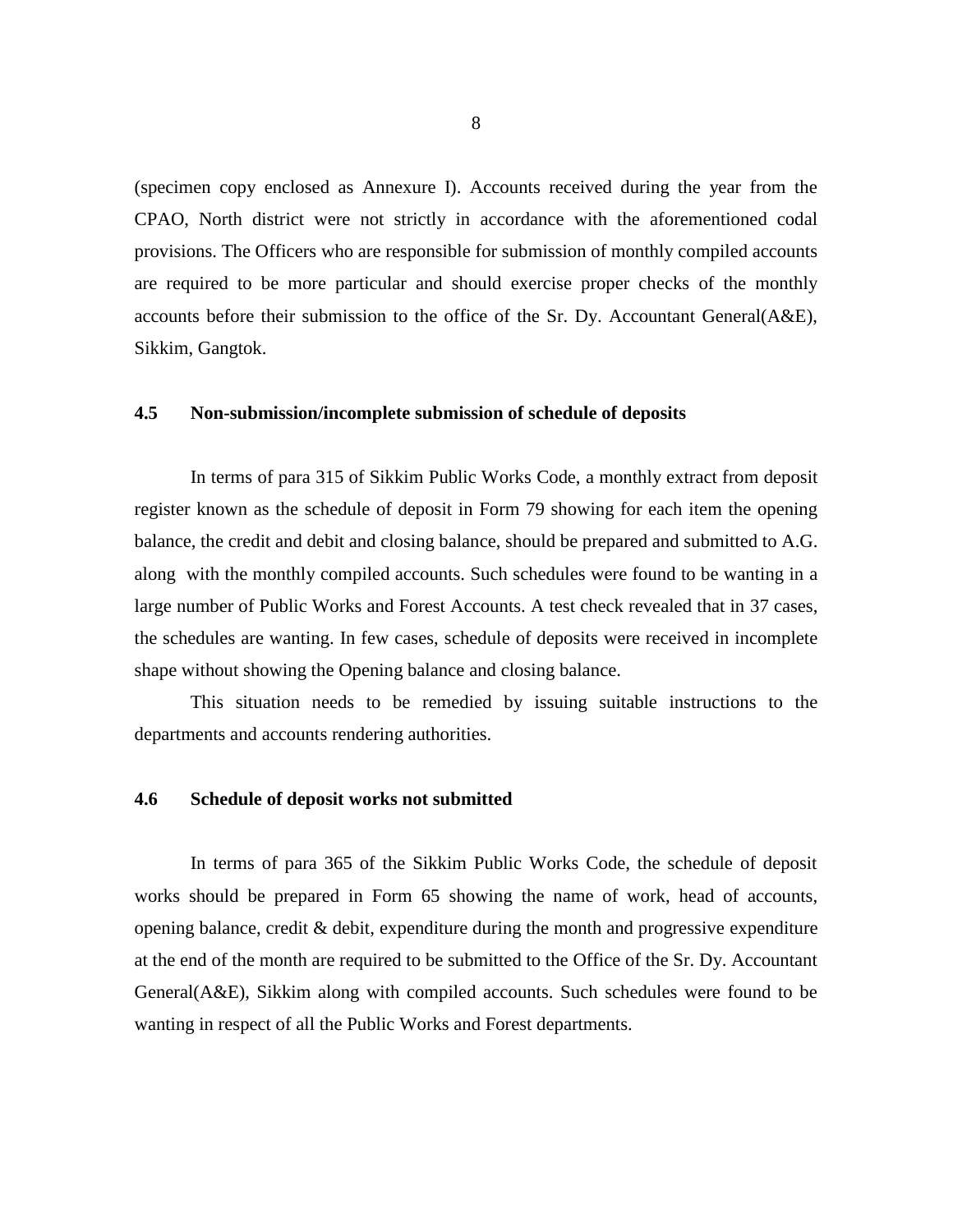### **CHAPTER-V**

### **5. COMMON TYPE OF IRREGULARITIES NOTICED IN AUDIT OF VOUCHERS**

5.1 Particulars of Audit observations noticed for the period 2017-18 during the audit of vouchers for which no replies have been received:

| <b>Department</b>            | <b>Nature of Observation</b>                                              |
|------------------------------|---------------------------------------------------------------------------|
| Raj Bhawan                   | Irregular purchase of stationery amounting to<br>49,691/-                 |
| PAO, North                   | Irregular purchase of stationery amounting to<br>16,000/-                 |
| <b>Health &amp; FW</b>       | Irregular purchase of misc. items amounting to 3.39<br>lakh               |
| <b>Commercial Taxes</b>      | Irregular purchase of stationery amounting to<br>10,550/-                 |
| <b>Home Dept</b>             | Irregular purchase of stationery amounting to<br>1,16,604/-               |
| <b>District Collectorate</b> | Irregular purchase of stationery amounting to<br>31,007/-                 |
| <b>Energy &amp; Power</b>    | Repair of Govt. vehicle in unauthorized garage<br>amounting to 1,77,377/- |
| Roads & Bridges              | Irregular payment of TA bill amounting to 48,140/-                        |
| <b>RMDD</b>                  | Irregular payment of LTC bill amounting to 1,04,430/-                     |
| <b>Health &amp;FW</b>        | Irregular payment of Medical TA bill amounting to<br>$22,000/-$           |
| <b>Animal Husbandry</b>      | Non-levy of 3% commission charges amounting to<br>$21,508/-$              |
| Health & FW                  | Undue benefit to supplier amounting to 41,922/-                           |
| -do-                         | Undue benefit to supplier amounting to 41,922/-                           |
| <b>HRDD</b>                  | Undue benefit to supplier amounting to 6,35,087/-/-                       |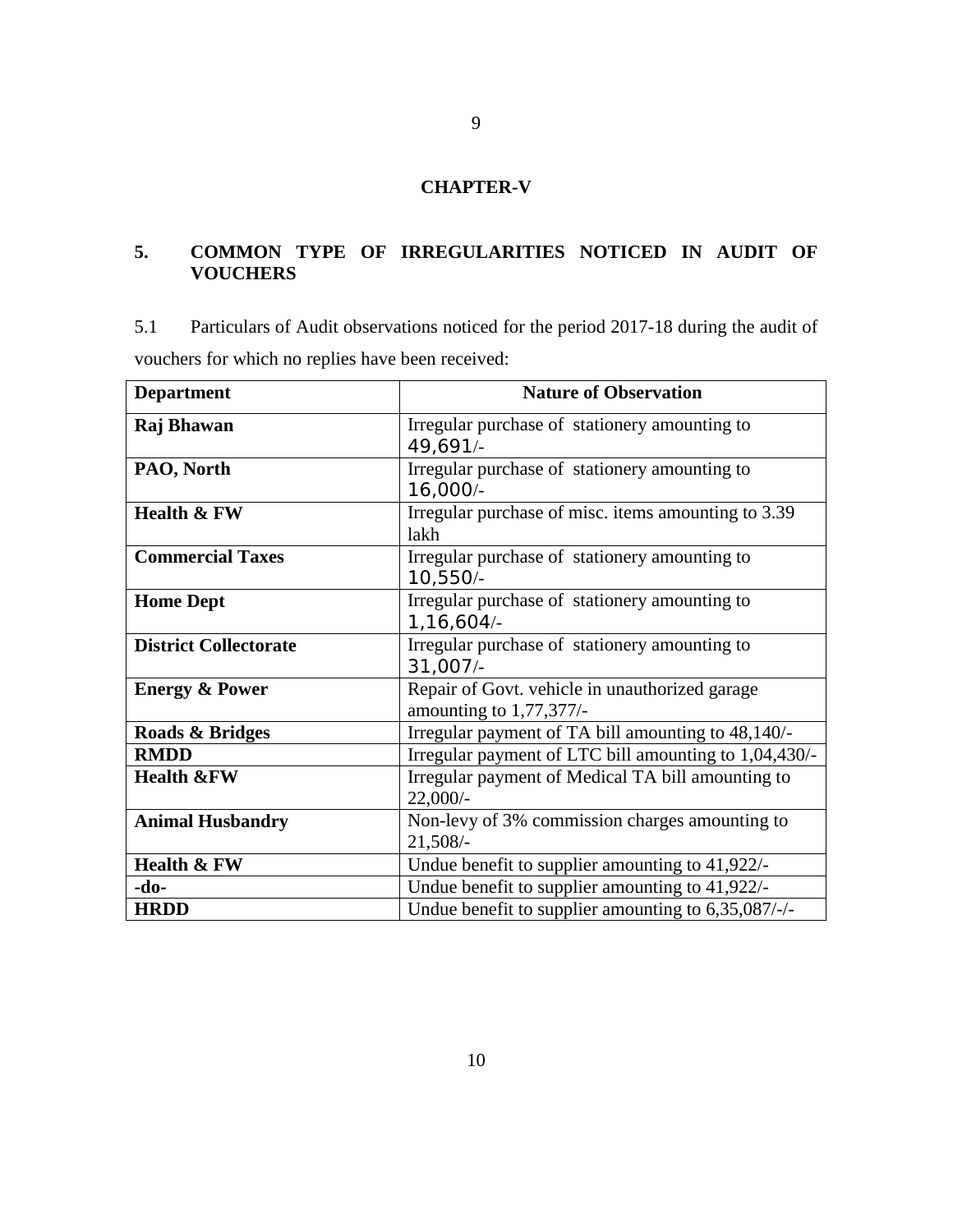### **5.2 Compliance to Inspection Reports(IRs) not received**

### **PWD/Irrigation/PHED Divisions**

- (i) Inspection Reports issued  $= 06$
- (ii) Total paras issued  $= 42$
- (iii) Reply received  $= 17$  paras
- (iv) Replies not received  $= 25$  paras.

#### **Forest Divisions**

- (i) Inspection Reports issued = 11
- (ii) Total paras issued  $= 35$
- (iii) Reply received  $= 12$  paras
- (iv) Replies not received = 23 paras.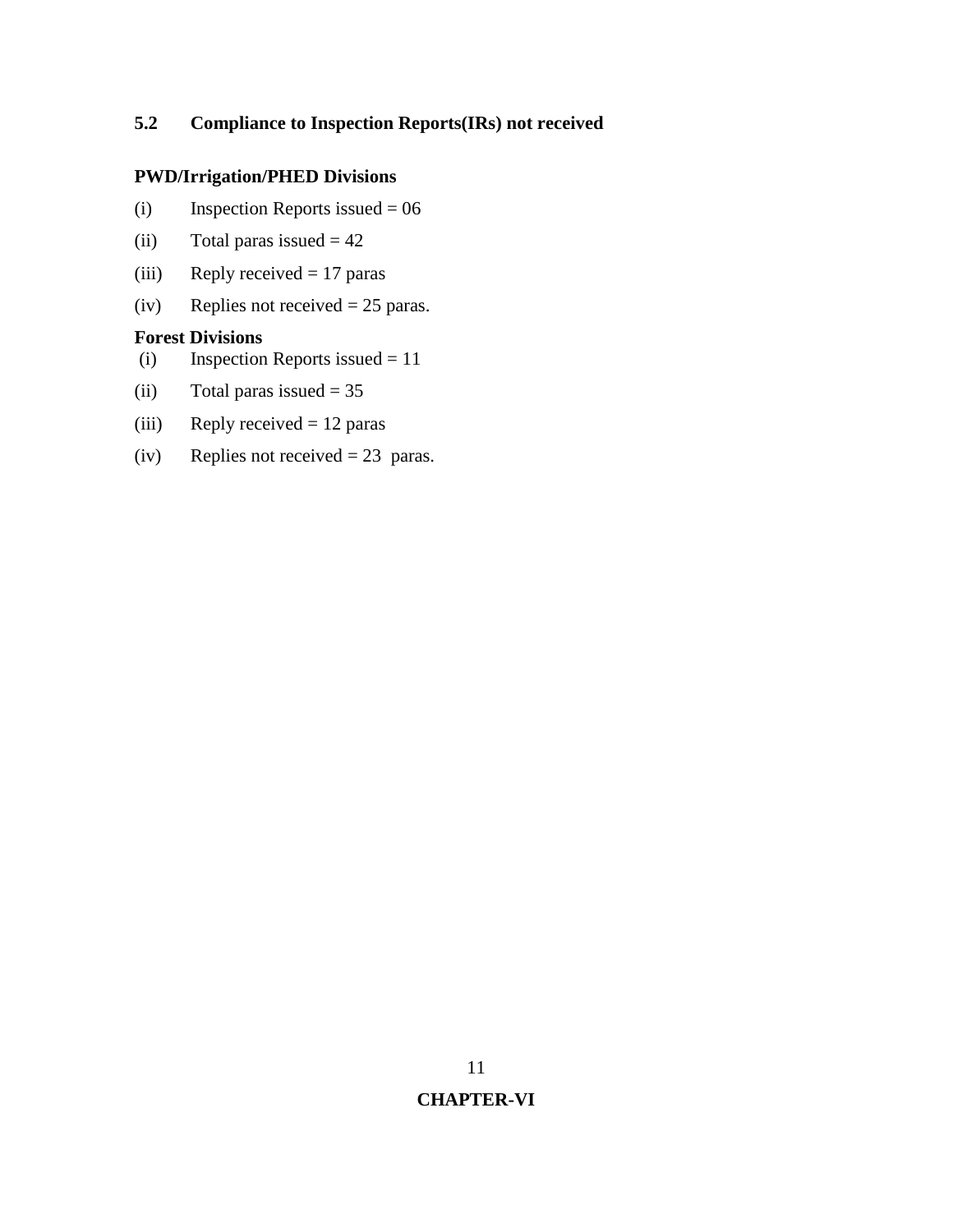### **6. IMPORTANT IRREGULARITIES NOTICED IN THE LOCAL AUDIT INSPECTION OF PUBLIC WORKS/IRRIGATION DIVISIONS.**

### **6.1 IMPORTANT IRREGULARITIES NOTICED DURING AUDIT OF WORKS DIVISIONS:**

| IR No:                                                           | Para | Nature of irregularities                                                          |
|------------------------------------------------------------------|------|-----------------------------------------------------------------------------------|
|                                                                  | No:  |                                                                                   |
| 20/17-18 Project Director,                                       | 01   | Delay in completion of work led to extra                                          |
| <b>North Eastern States Roads</b><br><b>Investment Programme</b> |      | burden towards consultancy fees $\Box$ 3.54<br>crore                              |
|                                                                  | 02   | Excess payment of $\Box$ 0.69 crore                                               |
|                                                                  |      |                                                                                   |
| IR 76/17-18 PCE cum                                              | 01   | Non-imposition of penalty for delay in                                            |
| Secretary SPWD, Building,<br>Gangtok.                            |      | execution of work- $\Box$ 556.84 lakh                                             |
|                                                                  | 02   | Improper framing of the project without                                           |
|                                                                  |      | acquiring land led to blockade of the Central                                     |
|                                                                  |      | fund of $\Box$ 10.62 crore over the period of 8                                   |
|                                                                  |      | years                                                                             |
|                                                                  | 03   | In fructuous expenditure of $\Box$ 113.62 lakh                                    |
|                                                                  | 04   | Abnormal delay in completion of NEC                                               |
|                                                                  |      | funded project 'setting up of a Hand Made<br>Paper unit at Melli' of □398.96 lakh |
| IR 102/2017-18 Principal                                         | 01   | Undue benefit to contractor $\Box$ 0.97 in the                                    |
| chief Engineer Cum<br>Secretary, Water Security &                |      | work crore "Augmentation of Pakyong<br>Water Supply Scheme"                       |
| <b>Public Health Engineering</b>                                 |      |                                                                                   |
| Department, Gangtok                                              | 02   | Unfruitful expenditure of $\Box$ 1.60 crore in                                    |
|                                                                  |      | the work "Augmentation of Dentam Water                                            |
|                                                                  |      | Supply Scheme (Phase-II)"                                                         |
|                                                                  |      |                                                                                   |

|  | Unfruitful Expenditure in the work |
|--|------------------------------------|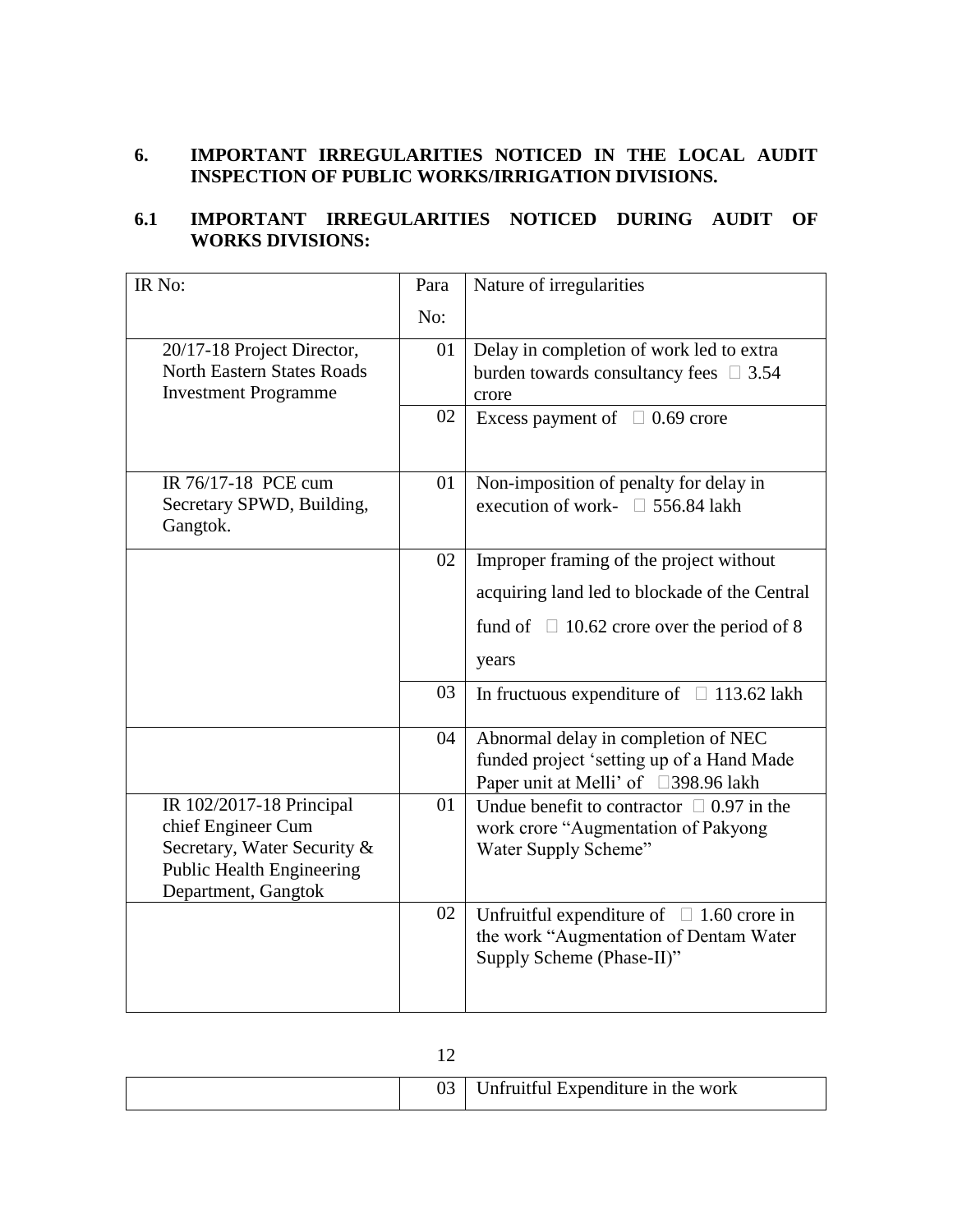|                                                                                                                          |    | "Sewerage facility and construction of<br>Sewerage Treatment Plant (STP) at jorethang<br>Bazar and surrounding areas under<br>JNNURM $\Box$ 3.20 crore.                                       |
|--------------------------------------------------------------------------------------------------------------------------|----|-----------------------------------------------------------------------------------------------------------------------------------------------------------------------------------------------|
| IR 103/2017-18 Divisional<br>Engineer, Water Security &<br><b>Public Health Engineering</b><br>Department, South, Namchi | 01 | Undue benefit to contractor- $\Box$ 3.76 crore<br>"Augmentation of Namchi Water Supply<br>Scheme" under Non-lapsable Pool of<br>Resource (NLCPR) sanctioned $\Box$ 38.22<br>crore for project |
|                                                                                                                          | 02 | Non-realization of Water charges amounting<br>to $\square$ 70.90 lakh                                                                                                                         |

### **IMPORTANT IRREGULARITIES NOTICED DURING AUDIT OF FOREST DIVISIONS.**

| IR No 85/2017-18<br>Principal Chief<br><b>Conservator of Forest</b><br>cum Principal Secretary                                                                                                                                            | 01 | Diversion of CESS fund allocated for approved Forest<br>related works to the construction of 1000 bedded<br>Hospital at Sichey under Health & Family Welfare<br>Department to the tune of $\Box$ 1.25 crore |
|-------------------------------------------------------------------------------------------------------------------------------------------------------------------------------------------------------------------------------------------|----|-------------------------------------------------------------------------------------------------------------------------------------------------------------------------------------------------------------|
|                                                                                                                                                                                                                                           | 02 | Blockage of fund of $\Box$ 92.05 lakh due to slow<br>implementation of Sericulture Scheme.                                                                                                                  |
| IR No 85/2017-18<br>Principal Chief<br><b>Conservator of Forest</b><br>cum Principal<br>Secretary, Environment<br>and Soil Conservation<br>Circle, Department Of<br>Forest Environment &<br>Wildlife Management,<br>Government Of Sikkim, | 01 | Training Component on IWMP $\Box$ 3.40 crore:<br>observation thereof.                                                                                                                                       |
|                                                                                                                                                                                                                                           | 02 | Diversion of Integrated Watershed Management<br>Project (IWMP) fund $\Box$ 29.43 lakh                                                                                                                       |
|                                                                                                                                                                                                                                           | 03 | <b>Improper execution of Micro Enterprises Activities</b><br>and idling of fund $\Box$ 29.10 lakh                                                                                                           |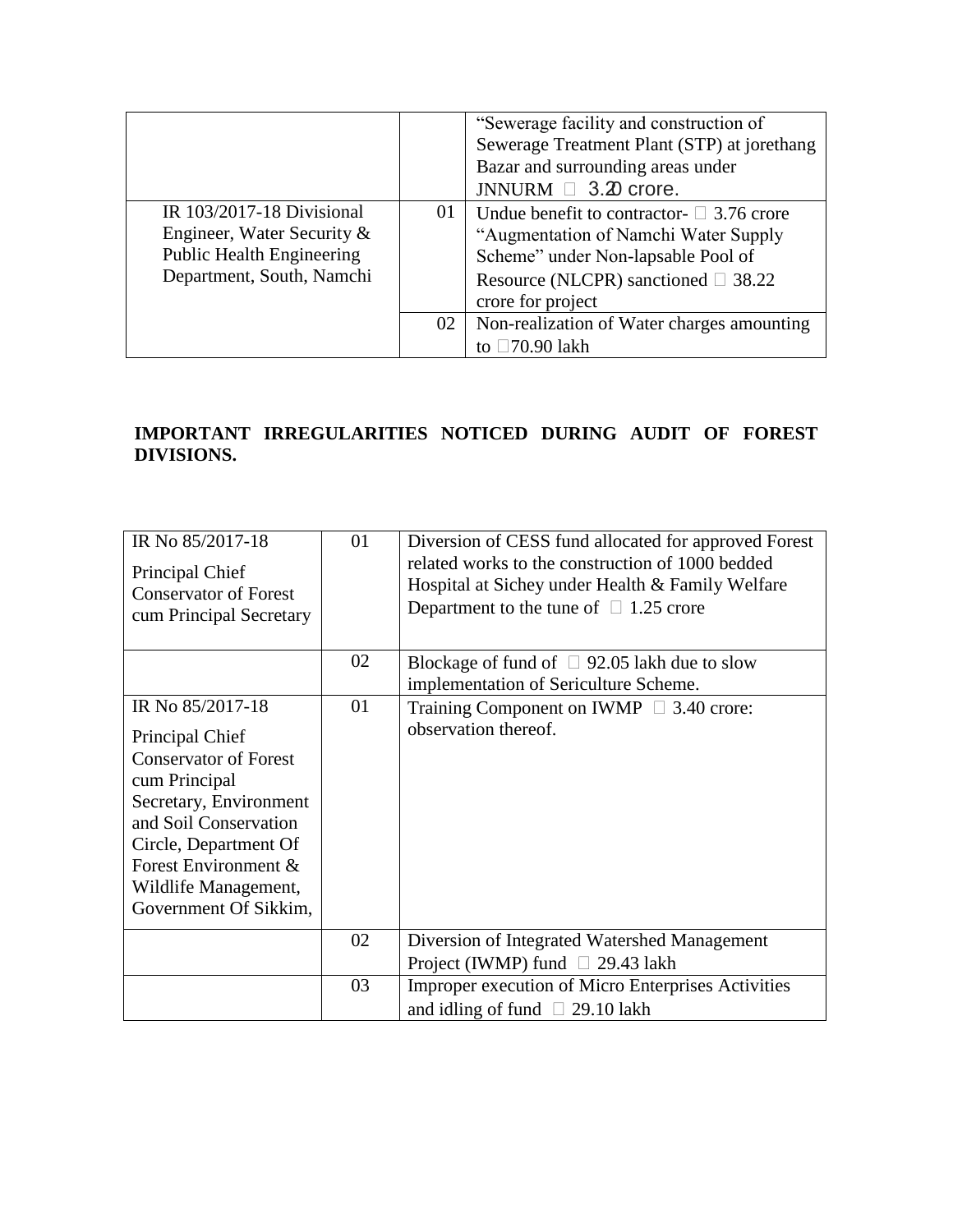### **Annexure** - **I**

### **Form-83**

### **(Referred to in Para 4.4)**

### **LIST OF ACCOUNTS SUBMITTED TO ACCOUNTANT GENERAL**

### **FORM NO. NAME OF DOCUMENT**

| 80  | <b>MONTHLY ACCOUNTS</b>                            |
|-----|----------------------------------------------------|
| 46A | <b>SCHEDULE OF REVENUE REALISED</b>                |
| 74  | CLASSIFIED ABSTRACT OF EXPENDITURE                 |
| 64  | <b>SCHEDULE OF WORKS EXPENDITURE</b>               |
| 61  | SCHEDULE DOCKETS(FOR EACH WORK) WITH TRANSFER      |
|     | <b>ENTRY ORDERS, VOUCHERS</b>                      |
| 73  | <b>STOCK ACCOUNT</b>                               |
| 69  | SCHEDULE OF CREDIT/DEBIT TO PURCHASE SUPPORTED BY  |
|     | <b>TEOs</b>                                        |
| 70  | <b>SCHEDULE OF MISC. PUBLIC WORKS ADVANCES</b>     |
| 76  | SCHEDULE OF CREDIT/DEBIT TO MISC. HEAD OF ACCOUNTS |
| 79  | <b>SCHEDULE OF DEPOSITS</b>                        |
| 65  | <b>SCHEDULE OF DEPOSIT WORKS</b>                   |